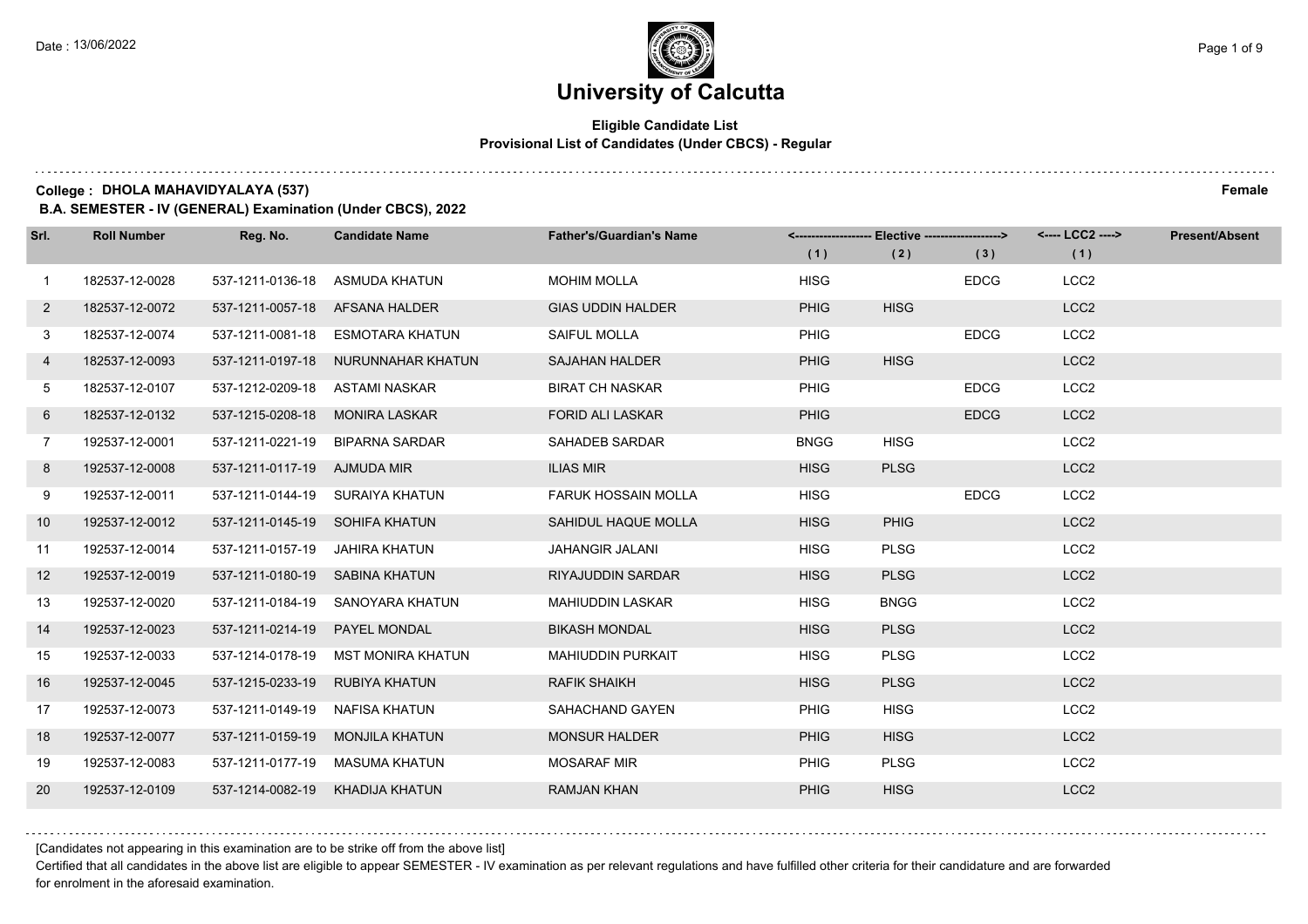# **University of Calcutta**

### **Eligible Candidate List Provisional List of Candidates (Under CBCS) - Regular**

**College : DHOLA MAHAVIDYALAYA (537) Female**

**B.A. SEMESTER - IV (GENERAL) Examination (Under CBCS), 2022**

| Srl. | <b>Roll Number</b> | Reg. No.                       | <b>Candidate Name</b>           | <b>Father's/Guardian's Name</b> | (1)         | <-------------------- Elective -------------------><br>(2) | (3) | <---- LCC2 ----><br>(1) | <b>Present/Absent</b> |
|------|--------------------|--------------------------------|---------------------------------|---------------------------------|-------------|------------------------------------------------------------|-----|-------------------------|-----------------------|
| 21   | 192537-12-0116     | 537-1215-0078-19               | JHUMPA KHATUN                   | <b>JENALI SK</b>                | <b>PHIG</b> | <b>BNGG</b>                                                |     | LCC <sub>2</sub>        |                       |
| 22   | 202537-12-0001     | 537-1211-0058-20               | ROJINA KHATUN                   | <b>RASID JAMADER</b>            | <b>PHIG</b> | <b>HISG</b>                                                |     | LCC <sub>2</sub>        |                       |
| 23   | 202537-12-0002     | 537-1211-0062-20 ARIFA KHATUN  |                                 | <b>RAICH UDDIN MOLLA</b>        | <b>PHIG</b> | <b>HISG</b>                                                |     | LCC <sub>2</sub>        |                       |
| 24   | 202537-12-0007     | 537-1211-0071-20               | SAHAJIDA NAIYA                  | <b>SAMAD NAIYA</b>              | <b>HISG</b> | <b>PLSG</b>                                                |     | LCC <sub>2</sub>        |                       |
| 25   | 202537-12-0009     | 537-1211-0077-20               | RUKSANA PARVIN                  | ANSAR ALI BEPARI                | PHIG        | <b>HISG</b>                                                |     | LCC <sub>2</sub>        |                       |
| 26   | 202537-12-0011     | 537-1211-0079-20               | <b>MANIRA KHATUN</b>            | <b>MOYNUDDIN SEKH</b>           | <b>HISG</b> | <b>PLSG</b>                                                |     | LCC <sub>2</sub>        |                       |
| 27   | 202537-12-0015     | 537-1211-0091-20               | ISMOTARA KHATUN                 | <b>EKBAL PAIK</b>               | PHIG        | <b>HISG</b>                                                |     | LCC <sub>2</sub>        |                       |
| 28   | 202537-12-0016     |                                | 537-1211-0093-20 NURANA KHATUN  | <b>NUR HOSSAIN PAIK</b>         | <b>PHIG</b> | <b>HISG</b>                                                |     | LCC <sub>2</sub>        |                       |
| 29   | 202537-12-0017     | 537-1211-0094-20               | NURBANU KHATUN                  | <b>IMAMSAFI HALDER</b>          | <b>HISG</b> | <b>PLSG</b>                                                |     | LCC <sub>2</sub>        |                       |
| 30   | 202537-12-0020     | 537-1211-0099-20               | ANOYARA KHATUN                  | <b>RAYHAN JAMADER</b>           | <b>PHIG</b> | <b>HISG</b>                                                |     | LCC <sub>2</sub>        |                       |
| 31   | 202537-12-0021     |                                | 537-1211-0100-20 SABANA KHATUN  | SAIFUL LASKAR                   | <b>HISG</b> | <b>PLSG</b>                                                |     | LCC <sub>2</sub>        |                       |
| 32   | 202537-12-0022     | 537-1211-0103-20 ASMINA KHATUN |                                 | <b>AKBAR MOLLA</b>              | <b>HISG</b> | <b>PLSG</b>                                                |     | LCC <sub>2</sub>        |                       |
| 33   | 202537-12-0024     | 537-1211-0109-20               | SAMIMA KHATUN                   | AMANULLA BENIYA                 | <b>BNGG</b> | <b>PLSG</b>                                                |     | LCC <sub>2</sub>        |                       |
| 34   | 202537-12-0025     | 537-1211-0111-20               | NAJIRA KHATUN                   | ABDULBARI LASKAR                | <b>HISG</b> | <b>PLSG</b>                                                |     | LCC <sub>2</sub>        |                       |
| 35   | 202537-12-0026     | 537-1211-0113-20 NASIRA KHATUN |                                 | <b>IMANDAR MOLLA</b>            | <b>HISG</b> | <b>PLSG</b>                                                |     | LCC <sub>2</sub>        |                       |
| 36   | 202537-12-0027     | 537-1211-0115-20               | <b>MAMUDA KHATUN</b>            | SAHAJEL KAZI                    | <b>HISG</b> | <b>PLSG</b>                                                |     | LCC <sub>2</sub>        |                       |
| 37   | 202537-12-0028     | 537-1211-0116-20               | <b>RUMANA KHATUN</b>            | RAHAMATH BENIA                  | PHIG        | <b>HISG</b>                                                |     | LCC <sub>2</sub>        |                       |
| 38   | 202537-12-0029     |                                | 537-1211-0117-20 SULTANA KHATUN | AHMMAD NAIYA                    | <b>BNGG</b> | <b>HISG</b>                                                |     | LCC <sub>2</sub>        |                       |
| 39   | 202537-12-0030     | 537-1211-0118-20 FATEMA PAIK   |                                 | LATE NUR MAHAMMAD PAIK          | <b>HISG</b> | <b>PLSG</b>                                                |     | LCC <sub>2</sub>        |                       |
| 40   | 202537-12-0031     |                                | 537-1211-0121-20 KHADIJA KHATUN | <b>HABIBULLA LASKAR</b>         | PHIG        | <b>HISG</b>                                                |     | LCC <sub>2</sub>        |                       |

[Candidates not appearing in this examination are to be strike off from the above list]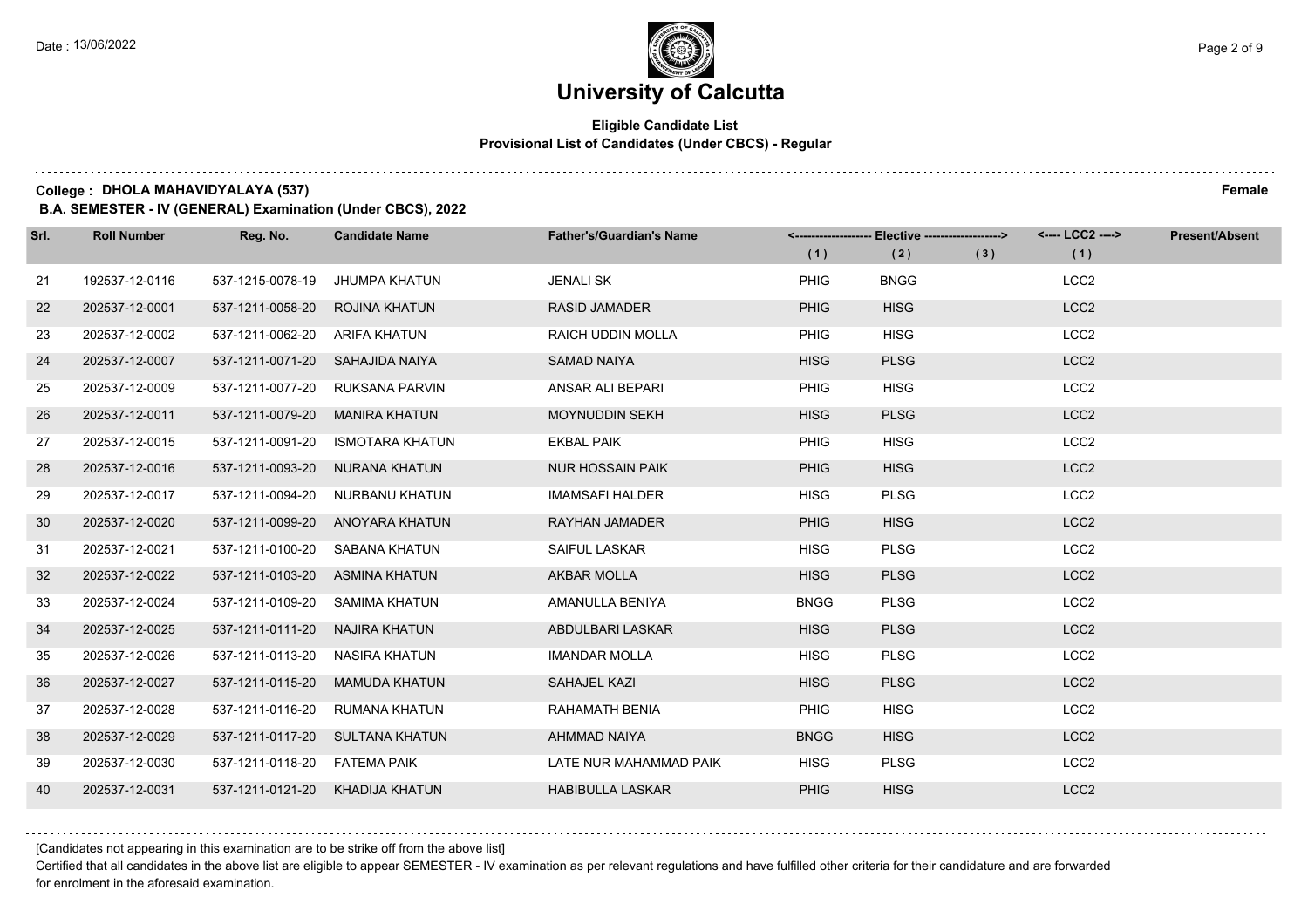# **University of Calcutta**

### **Eligible Candidate List Provisional List of Candidates (Under CBCS) - Regular**

**College : DHOLA MAHAVIDYALAYA (537) Female**

**B.A. SEMESTER - IV (GENERAL) Examination (Under CBCS), 2022**

| Srl. | <b>Roll Number</b> | Reg. No.                       | <b>Candidate Name</b>                | <b>Father's/Guardian's Name</b> | (1)         | <------------------- Elective -------------------><br>(2) | (3) | <---- LCC2 ----><br>(1) | <b>Present/Absent</b> |
|------|--------------------|--------------------------------|--------------------------------------|---------------------------------|-------------|-----------------------------------------------------------|-----|-------------------------|-----------------------|
| 41   | 202537-12-0032     | 537-1211-0123-20               | ALIMA KHATUN                         | MD MAHAMUD ALI MOLLA            | <b>EDCG</b> | <b>PLSG</b>                                               |     | LCC <sub>2</sub>        |                       |
| 42   | 202537-12-0033     | 537-1211-0124-20               | RUBIYA KHATUN                        | <b>IDRIS ALI MIR</b>            | <b>EDCG</b> | <b>PLSG</b>                                               |     | LCC <sub>2</sub>        |                       |
| 43   | 202537-12-0035     | 537-1211-0130-20               | RAKIYA LASKAR                        | <b>BAKIBILLA LASKAR</b>         | <b>EDCG</b> | <b>HISG</b>                                               |     | LCC <sub>2</sub>        |                       |
| 44   | 202537-12-0036     | 537-1211-0134-20               | FARHANA KHANAM                       | <b>FAYJUDDIN KAYAL</b>          | <b>BNGG</b> | <b>PLSG</b>                                               |     | LCC <sub>2</sub>        |                       |
| 45   | 202537-12-0040     | 537-1211-0140-20               | ABSANA KHATUN                        | ABBAS UDDIN LASKAR              | <b>HISG</b> | <b>PLSG</b>                                               |     | LCC <sub>2</sub>        |                       |
| 46   | 202537-12-0041     | 537-1211-0144-20               | <b>MONIRA SHEIKH</b>                 | <b>AKRAM SHEIKH</b>             | <b>BNGG</b> | <b>HISG</b>                                               |     | LCC <sub>2</sub>        |                       |
| 47   | 202537-12-0042     | 537-1211-0147-20               | FORJANA KHATUN                       | <b>FOYJUL SHAH</b>              | <b>EDCG</b> | <b>PLSG</b>                                               |     | LCC <sub>2</sub>        |                       |
| 48   | 202537-12-0044     | 537-1211-0152-20 SAFIA KHATUN  |                                      | <b>SAIFUL HALDER</b>            | PHIG        | <b>HISG</b>                                               |     | LCC <sub>2</sub>        |                       |
| 49   | 202537-12-0045     | 537-1211-0155-20               | SURAIYA KHATUN                       | SAROYAR PURKAIT                 | <b>EDCG</b> | <b>PLSG</b>                                               |     | LCC <sub>2</sub>        |                       |
| 50   | 202537-12-0047     | 537-1211-0158-20               | <b>RINA KHATUN</b>                   | <b>ROBIUL GHORAMI</b>           | PHIG        | <b>HISG</b>                                               |     | LCC <sub>2</sub>        |                       |
| 51   | 202537-12-0048     |                                | 537-1211-0159-20 CHHALMA SHAH KHATUN | LT ABUL KASEM SHAH              | <b>HISG</b> | <b>PLSG</b>                                               |     | LCC <sub>2</sub>        |                       |
| 52   | 202537-12-0049     | 537-1211-0161-20 AMINA KHATUN  |                                      | AMIR CHAND VISTI                | PHIG        | <b>HISG</b>                                               |     | LCC <sub>2</sub>        |                       |
| 53   | 202537-12-0050     | 537-1211-0165-20               | SURAIYA KHATUN                       | <b>SAHADOT GAZI</b>             | <b>EDCG</b> | <b>PLSG</b>                                               |     | LCC <sub>2</sub>        |                       |
| 54   | 202537-12-0051     | 537-1211-0166-20               | <b>RESHMA KHATUN</b>                 | <b>MANIRUL ISLAM LASKAR</b>     | <b>BNGG</b> | PHIG                                                      |     | LCC <sub>2</sub>        |                       |
| 55   | 202537-12-0052     | 537-1211-0170-20               | ASIFA KHATUN                         | ROBIUL HAQUE PURKAIT            | <b>BNGG</b> | <b>PLSG</b>                                               |     | LCC <sub>2</sub>        |                       |
| 56   | 202537-12-0053     | 537-1211-0171-20               | ASHIFA KHATUN                        | <b>JINNA MOLLA</b>              | <b>EDCG</b> | <b>PLSG</b>                                               |     | LCC <sub>2</sub>        |                       |
| 57   | 202537-12-0055     | 537-1211-0173-20               | RABEYA MOLLA                         | <b>MD.ABDUR RAHIM MOLLA</b>     | <b>BNGG</b> | <b>HISG</b>                                               |     | LCC <sub>2</sub>        |                       |
| 58   | 202537-12-0057     | 537-1211-0176-20               | JULEKHA KHATUN                       | ABDUR RAjjAk NAIYA              | <b>HISG</b> | <b>PLSG</b>                                               |     | LCC <sub>2</sub>        |                       |
| 59   | 202537-12-0058     |                                | 537-1211-0179-20 WAHIDA KHATUN       | SOWKAT ali HALDER               | PHIG        | <b>HISG</b>                                               |     | LCC <sub>2</sub>        |                       |
| 60   | 202537-12-0059     | 537-1211-0180-20 TANIYA TASNIM |                                      | ATIYAR RAHAMAN MOLLA            | PHIG        | <b>HISG</b>                                               |     | LCC <sub>2</sub>        |                       |

[Candidates not appearing in this examination are to be strike off from the above list]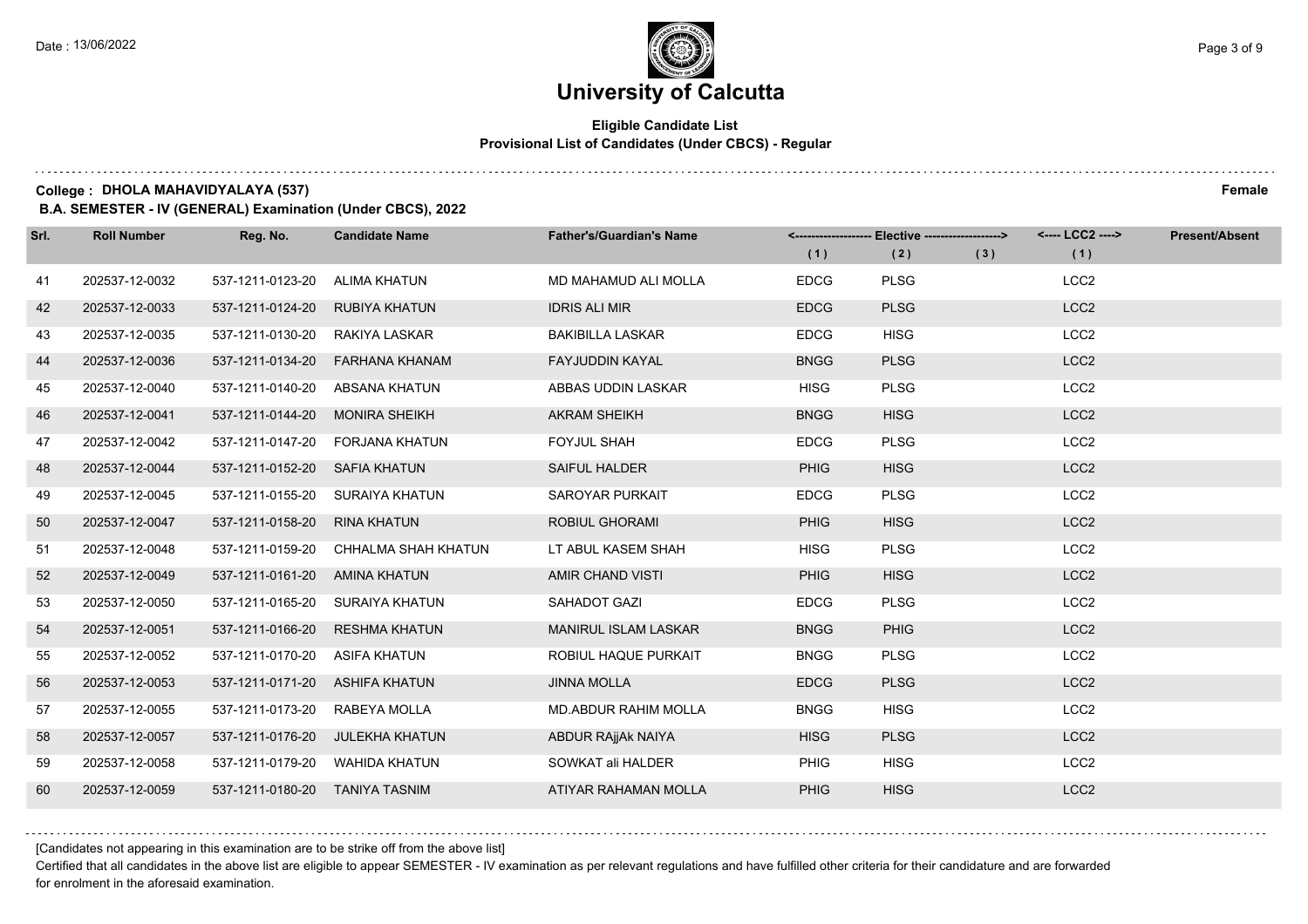$1.111$ 

# **University of Calcutta**

### **Eligible Candidate List Provisional List of Candidates (Under CBCS) - Regular**

**College : DHOLA MAHAVIDYALAYA (537) Female**

**B.A. SEMESTER - IV (GENERAL) Examination (Under CBCS), 2022**

| Srl. | <b>Roll Number</b> | Reg. No.                       | <b>Candidate Name</b>                  | <b>Father's/Guardian's Name</b> | (1)         | <-------------------- Elective ------------------><br>(2) | (3)         | <---- LCC2 ----><br>(1) | <b>Present/Absent</b> |
|------|--------------------|--------------------------------|----------------------------------------|---------------------------------|-------------|-----------------------------------------------------------|-------------|-------------------------|-----------------------|
| 61   | 202537-12-0061     | 537-1211-0183-20               | NAIMA KHATUN                           | AJIJUL HAQUE SARDAR             | <b>EDCG</b> |                                                           | <b>PHIG</b> | LCC <sub>2</sub>        |                       |
| 62   | 202537-12-0062     | 537-1211-0186-20               | <b>RUBAIYA KHATUN</b>                  | ELIYAS UDDIN LASKAR             | <b>EDCG</b> | <b>PLSG</b>                                               |             | LCC <sub>2</sub>        |                       |
| 63   | 202537-12-0063     | 537-1211-0187-20               | MAJIDA KHATUN                          | UJIR ALI KHAN                   | <b>PHIG</b> | <b>HISG</b>                                               |             | LCC <sub>2</sub>        |                       |
| 64   | 202537-12-0064     | 537-1211-0191-20               | ROJIFA KHATUN                          | <b>FAIJUL HOQUE MOLLA</b>       | <b>EDCG</b> | <b>PLSG</b>                                               |             | LCC <sub>2</sub>        |                       |
| 65   | 202537-12-0065     | 537-1211-0196-20               | JASMINA MOLLA                          | <b>JASIMUDDIN MOLLA</b>         | <b>HISG</b> | <b>PLSG</b>                                               |             | LCC <sub>2</sub>        |                       |
| 66   | 202537-12-0066     | 537-1211-0199-20               | KHADIJA HALDER                         | <b>SIRAJUL HALDER</b>           | <b>EDCG</b> | <b>PLSG</b>                                               |             | LCC <sub>2</sub>        |                       |
| 67   | 202537-12-0068     | 537-1211-0202-20               | KHUSHIDA KHATUN                        | ATIAR RAHAMAN LASKAR            | <b>HISG</b> | <b>PLSG</b>                                               |             | LCC <sub>2</sub>        |                       |
| 68   | 202537-12-0069     | 537-1211-0203-20               | <b>HALIMA KHATUN</b>                   | <b>ABUTAHER DHALI</b>           | <b>BNGG</b> | <b>HISG</b>                                               |             | LCC <sub>2</sub>        |                       |
| 69   | 202537-12-0071     | 537-1211-0205-20               | SUMAIYA LASKAR                         | <b>NAIM ALI LASKAR</b>          | PHIG        | <b>HISG</b>                                               |             | LCC <sub>2</sub>        |                       |
| 70   | 202537-12-0072     | 537-1211-0206-20               | BASUDHA BAJKHAN                        | <b>BHISHMA BAJKHAN</b>          | PHIG        | <b>PLSG</b>                                               |             | LCC <sub>2</sub>        |                       |
| 71   | 202537-12-0075     | 537-1211-0215-20               | LILUFA KHATUN                          | ABUSUFIYAN MIR                  | <b>BNGG</b> | <b>HISG</b>                                               |             | LCC <sub>2</sub>        |                       |
| 72   | 202537-12-0076     |                                | 537-1211-0216-20 AFRUJA SULTANA LASKAR | ARKAN LASKAR                    | <b>GEOG</b> | <b>ENGG</b>                                               |             | LCC <sub>2</sub>        |                       |
| 73   | 202537-12-0077     | 537-1211-0218-20               | HABIBA SULTANA                         | SAFIULLA LASKAR                 | PHIG        | <b>HISG</b>                                               |             | LCC <sub>2</sub>        |                       |
| 74   | 202537-12-0079     | 537-1211-0226-20 SIFA PAIK     |                                        | <b>NAJRUL PAIK</b>              | <b>BNGG</b> | <b>HISG</b>                                               |             | LCC <sub>2</sub>        |                       |
| 75   | 202537-12-0080     | 537-1211-0228-20               | ROHIMA PIYADA                          | AMIR HAMJA PIYADA               | <b>HISG</b> | <b>PLSG</b>                                               |             | LCC <sub>2</sub>        |                       |
| 76   | 202537-12-0082     | 537-1211-0230-20               | <b>SANTANA MAITY</b>                   | <b>BASAN MAITY</b>              | <b>BNGG</b> | <b>HISG</b>                                               |             | LCC <sub>2</sub>        |                       |
| 77   | 202537-12-0083     | 537-1211-0231-20               | DAIBAKI HALDAR                         | DIPUKUNDU HALDAR                | <b>BNGG</b> | <b>HISG</b>                                               |             | LCC <sub>2</sub>        |                       |
| 78   | 202537-12-0084     | 537-1212-0059-20               | <b>KOUSUMI HALDER</b>                  | <b>SANTOSH HALDER</b>           | <b>PHIG</b> | <b>HISG</b>                                               |             | LCC <sub>2</sub>        |                       |
| 79   | 202537-12-0085     |                                | 537-1212-0060-20 SHRABANTI HALDAR      | <b>MAHESWAR HALDAR</b>          | <b>HISG</b> |                                                           | <b>EDCG</b> | LCC <sub>2</sub>        |                       |
| 80   | 202537-12-0087     | 537-1212-0149-20 ANUSRI NASKAR |                                        | <b>SUBRATA NASKAR</b>           | <b>PHIG</b> |                                                           | <b>EDCG</b> | LCC <sub>2</sub>        |                       |

[Candidates not appearing in this examination are to be strike off from the above list]

Certified that all candidates in the above list are eligible to appear SEMESTER - IV examination as per relevant regulations and have fulfilled other criteria for their candidature and are forwarded for enrolment in the aforesaid examination.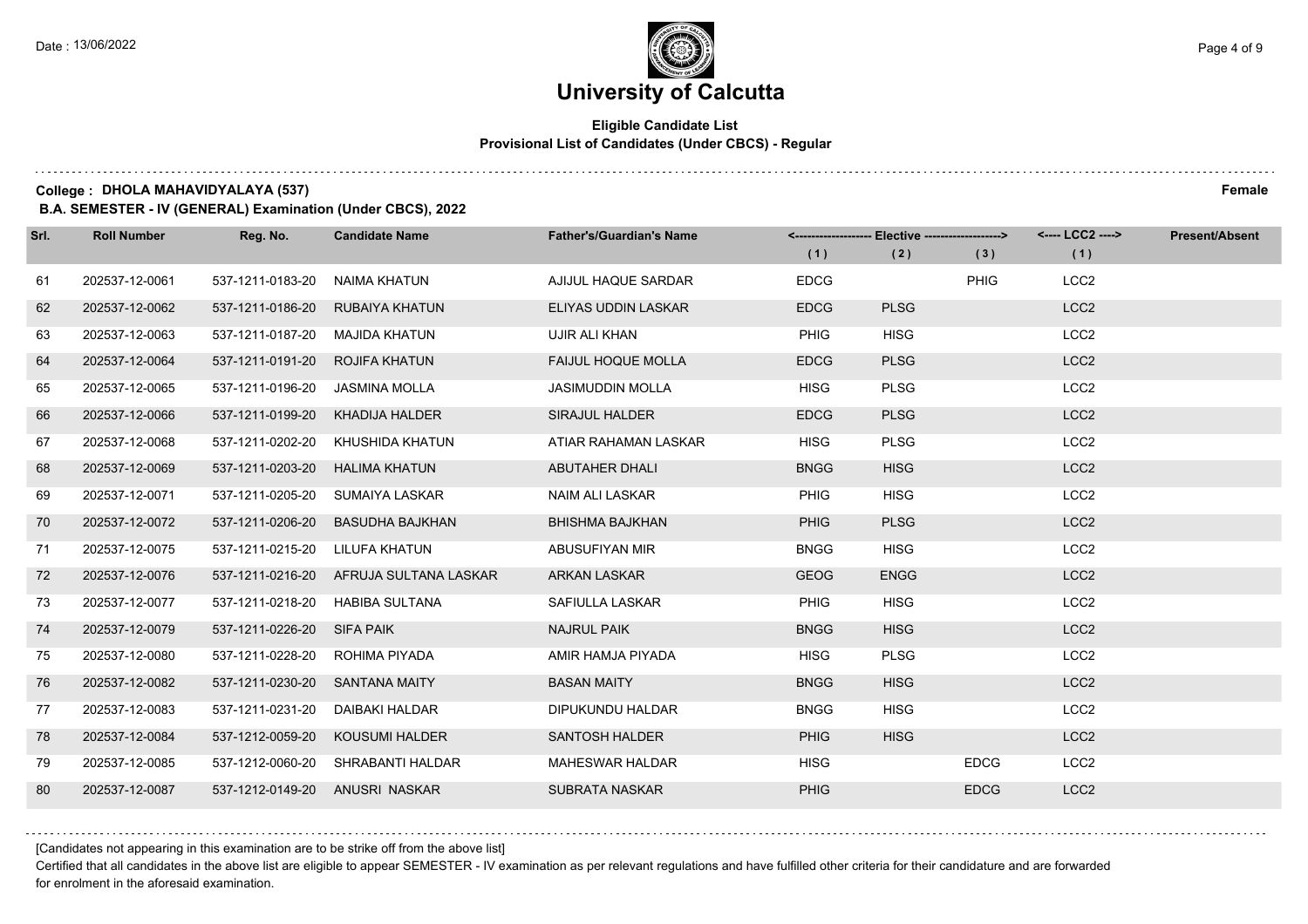### **Eligible Candidate List Provisional List of Candidates (Under CBCS) - Regular**

**College : DHOLA MAHAVIDYALAYA (537) Female**

**B.A. SEMESTER - IV (GENERAL) Examination (Under CBCS), 2022**

| Srl. | <b>Roll Number</b> | Reg. No.                       | <b>Candidate Name</b>            | <b>Father's/Guardian's Name</b> | (1)         | <-------------------- Elective ------------------><br>(2) | (3)         | <---- LCC2 ----><br>(1) | <b>Present/Absent</b> |
|------|--------------------|--------------------------------|----------------------------------|---------------------------------|-------------|-----------------------------------------------------------|-------------|-------------------------|-----------------------|
| 81   | 202537-12-0088     | 537-1212-0167-20               | <b>PAULI HALDER</b>              | <b>BIDYUT HALDER</b>            | <b>HISG</b> | <b>PLSG</b>                                               |             | LCC <sub>2</sub>        |                       |
| 82   | 202537-12-0089     | 537-1212-0168-20               | <b>MITALI NAYBAN</b>             | <b>LALTU NAYBAN</b>             | <b>HISG</b> | <b>PLSG</b>                                               |             | LCC <sub>2</sub>        |                       |
| 83   | 202537-12-0090     | 537-1212-0223-20               | <b>MOUMITA HALDER</b>            | AKHIL HALDER                    | <b>PLSG</b> | <b>EDCG</b>                                               |             | LCC <sub>2</sub>        |                       |
| 84   | 202537-12-0091     | 537-1212-0232-20               | <b>PAYEL HALDER</b>              | <b>MOHAN KUMAR HALDER</b>       | <b>BNGG</b> | <b>PHIG</b>                                               |             | LCC <sub>2</sub>        |                       |
| 85   | 202537-12-0092     | 537-1212-0233-20               | SHRABANTI HALDER                 | ARUN HALDER                     | <b>BNGG</b> | <b>PHIG</b>                                               |             | LCC <sub>2</sub>        |                       |
| 86   | 202537-12-0093     | 537-1214-0101-20               | DIPA PRAMANIK                    | <b>GOPAL CHANDRA PRAMANIK</b>   |             | <b>PLSG</b>                                               | <b>PHIG</b> | LCC <sub>2</sub>        |                       |
| 87   | 202537-12-0096     | 537-1214-0175-20               | TANVI YEASMIN                    | <b>MAHASIN KHAN</b>             | <b>PHIG</b> | <b>HISG</b>                                               |             | LCC <sub>2</sub>        |                       |
| 88   | 202537-12-0097     | 537-1214-0234-20               | RUBAIYA SULTANA                  | RAFIQUR RAHMAN PURKAIT          | <b>EDCG</b> | <b>PLSG</b>                                               |             | LCC <sub>2</sub>        |                       |
| 89   | 202537-12-0098     | 537-1215-0087-20               | TAJMIRA KHATUN                   | AKTAR ALI HALDER                | <b>HISG</b> | <b>PLSG</b>                                               |             | LCC <sub>2</sub>        |                       |
| 90   | 202537-12-0099     | 537-1215-0088-20               | <b>CHHAMUDA HALDER</b>           | <b>ROICH HALDER</b>             | <b>HISG</b> | <b>PLSG</b>                                               |             | LCC <sub>2</sub>        |                       |
| 91   | 202537-12-0100     | 537-1215-0089-20               | RUBINA KHATUN                    | <b>RUHUL AMIN HALDER</b>        | <b>HISG</b> | <b>PLSG</b>                                               |             | LCC <sub>2</sub>        |                       |
| 92   | 202537-12-0102     | 537-1215-0092-20               | <b>NARGIS PARVIN MOLLA</b>       | <b>NASIR UDDIN MOLLA</b>        | <b>HISG</b> | <b>PLSG</b>                                               |             | LCC <sub>2</sub>        |                       |
| 93   | 202537-12-0104     | 537-1215-0102-20               | NURMOHINA KHATUN                 | <b>MOJAFFAR HALDER</b>          | <b>HISG</b> | <b>PLSG</b>                                               |             | LCC <sub>2</sub>        |                       |
| 94   | 202537-12-0105     | 537-1215-0112-20               | NAHIDA KHATUN                    | MINHAJ TARIKUL ISLAM BAIDYA     | <b>BNGG</b> | <b>HISG</b>                                               |             | LCC <sub>2</sub>        |                       |
| 95   | 202537-12-0106     | 537-1215-0114-20               | TANIYA KHATUN                    | SAHIDULLA MOLLA                 | <b>PHIG</b> | <b>HISG</b>                                               |             | LCC <sub>2</sub>        |                       |
| 96   | 202537-12-0107     |                                | 537-1215-0131-20 JAHANARA KHATUN | <b>JAHANGIR NAIYA</b>           | <b>HISG</b> |                                                           | <b>EDCG</b> | LCC <sub>2</sub>        |                       |
| 97   | 202537-12-0108     | 537-1215-0153-20               | NARGIS KHATUN                    | <b>NAJIR HALDER</b>             | <b>PHIG</b> | <b>HISG</b>                                               |             | LCC <sub>2</sub>        |                       |
| 98   | 202537-12-0109     | 537-1215-0164-20               | <b>RUBINA KHATUN</b>             | KUTUB UDDIN LASKAR              | <b>EDCG</b> | <b>PLSG</b>                                               |             | LCC <sub>2</sub>        |                       |
| 99   | 202537-12-0111     | 537-1215-0188-20 RUKAIYA MOLLA |                                  | ILIYAS MOLLA                    | <b>HISG</b> | <b>PLSG</b>                                               |             | LCC <sub>2</sub>        |                       |
| 100  | 202537-12-0114     | 537-1215-0194-20               | RAKIBA KHATUN                    | SOHIDULLA HALDER                | <b>PHIG</b> | <b>HISG</b>                                               |             | LCC <sub>2</sub>        |                       |

[Candidates not appearing in this examination are to be strike off from the above list]

Certified that all candidates in the above list are eligible to appear SEMESTER - IV examination as per relevant regulations and have fulfilled other criteria for their candidature and are forwarded for enrolment in the aforesaid examination.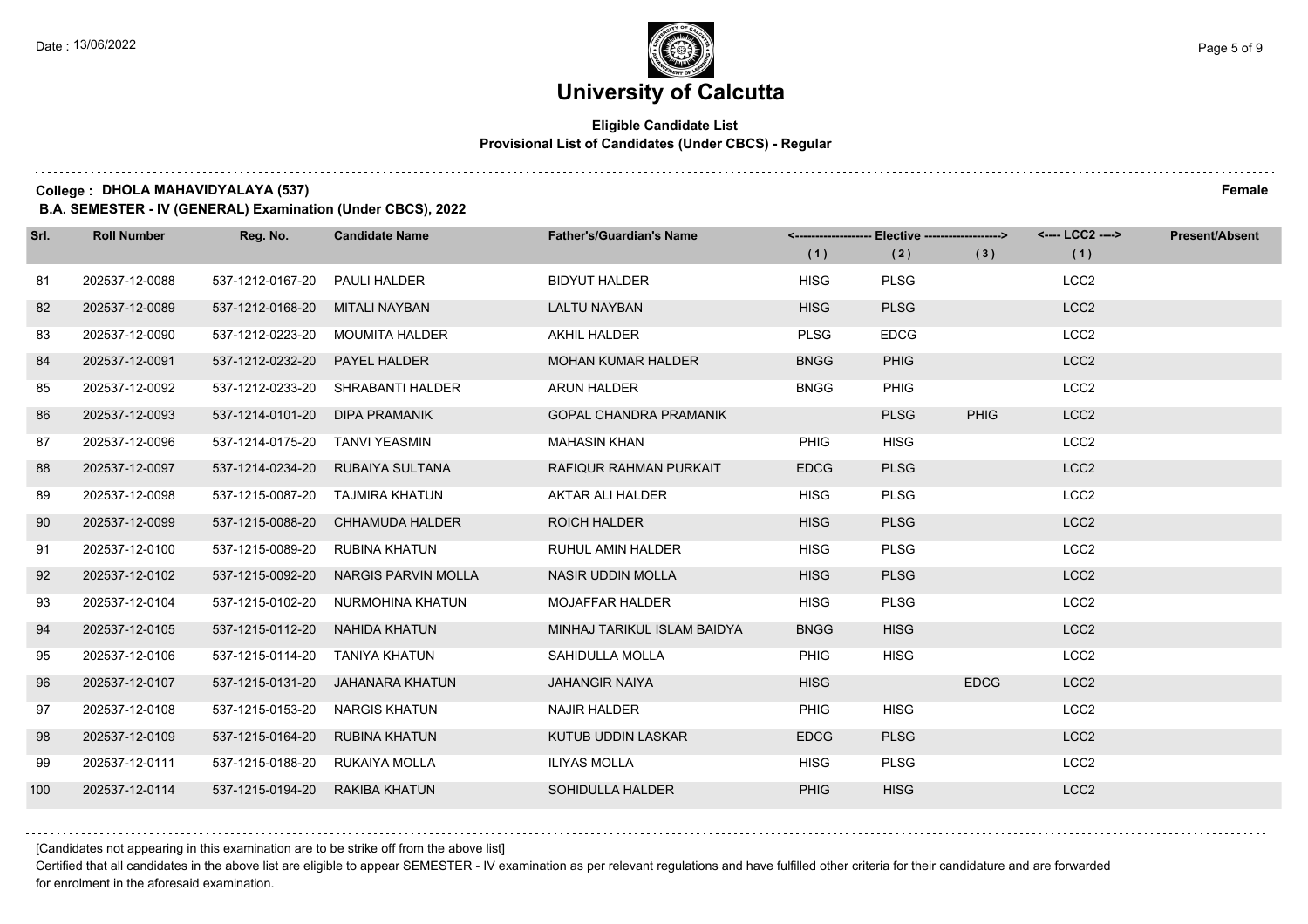### **Eligible Candidate List Provisional List of Candidates (Under CBCS) - Regular**

**College : DHOLA MAHAVIDYALAYA (537) Female**

**B.A. SEMESTER - IV (GENERAL) Examination (Under CBCS), 2022**

| Srl. | <b>Roll Number</b> | Reg. No.         | <b>Candidate Name</b> | <b>Father's/Guardian's Name</b> | <------------------- Elective ------------------> |             |             | <---- LCC2 ----> | <b>Present/Absent</b> |
|------|--------------------|------------------|-----------------------|---------------------------------|---------------------------------------------------|-------------|-------------|------------------|-----------------------|
|      |                    |                  |                       |                                 | (1)                                               | (2)         | (3)         | (1)              |                       |
| 101  | 202537-12-0115     | 537-1215-0198-20 | RUNA KHATUN           | JAHANGIR JAMADaR                | <b>PHIG</b>                                       |             | <b>EDCG</b> | LCC2             |                       |
| 102  | 202537-12-0116     | 537-1215-0224-20 | MASUMA KHATUN         | <b>MANNAN BEPARI</b>            | <b>PHIG</b>                                       | <b>HISG</b> |             | LCC <sub>2</sub> |                       |
| 103  | 202537-12-0117     | 537-1211-0238-20 | TAHERA NAIYA          | SAIFUL NAIYA                    |                                                   | <b>PLSG</b> | <b>EDCG</b> | LCC <sub>2</sub> |                       |

[Candidates not appearing in this examination are to be strike off from the above list]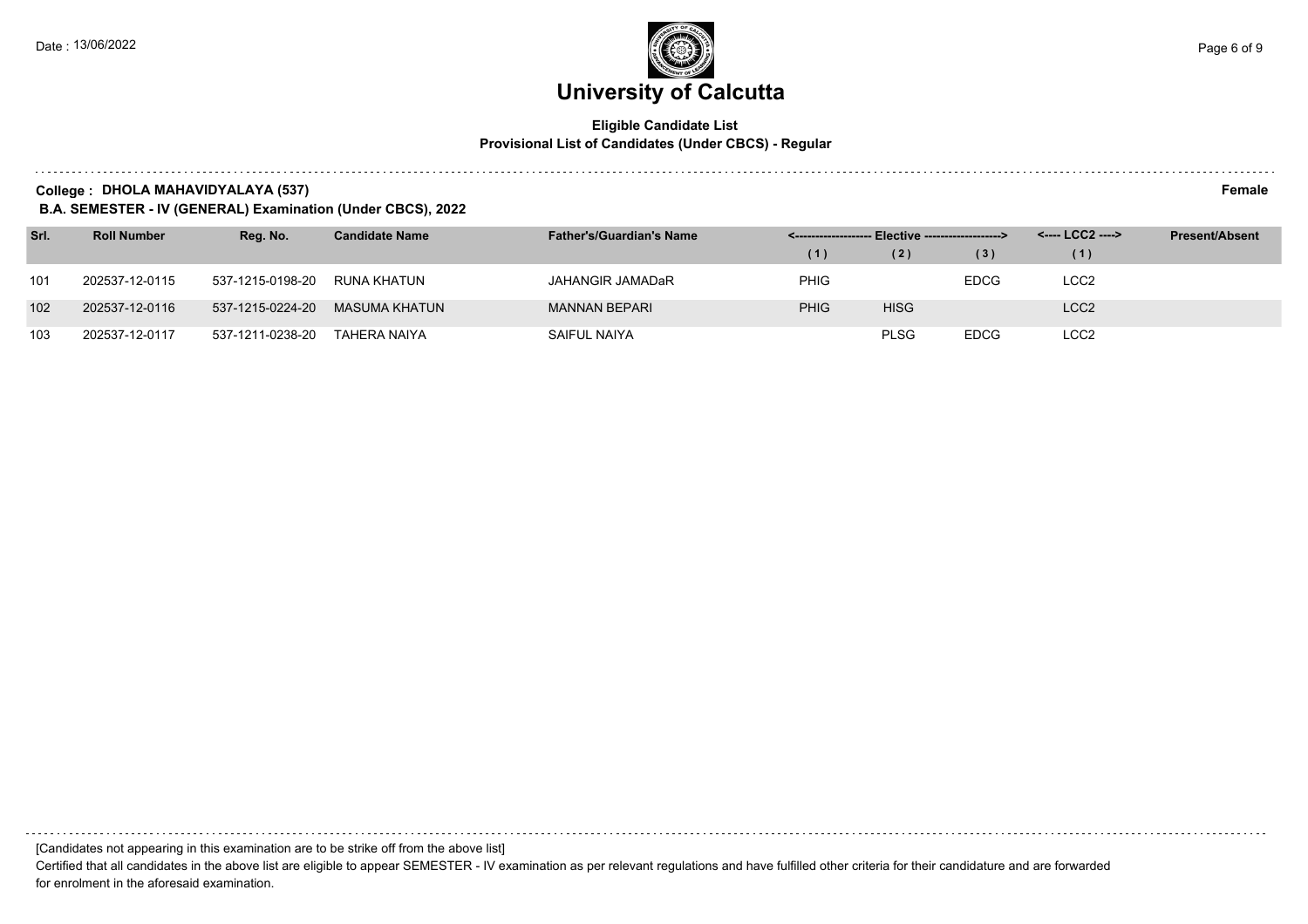### **Eligible Candidate List Provisional List of Candidates (Under CBCS) - Regular**

**College : DHOLA MAHAVIDYALAYA (537) Male**

**B.A. SEMESTER - IV (GENERAL) Examination (Under CBCS), 2022**

| Srl.           | <b>Roll Number</b> | Reg. No.         | <b>Candidate Name</b>                  | <b>Father's/Guardian's Name</b> | (1)         | <-------------------- Elective ------------------><br>(2) | (3)         | <---- LCC2 ----><br>(1) | <b>Present/Absent</b> |
|----------------|--------------------|------------------|----------------------------------------|---------------------------------|-------------|-----------------------------------------------------------|-------------|-------------------------|-----------------------|
| $\mathbf{1}$   | 182537-22-0023     | 537-1111-0156-18 | HASANURZZAMAN KHAN                     | <b>HANNAN KHAN</b>              | <b>HISG</b> | <b>PHIG</b>                                               |             | LCC <sub>2</sub>        |                       |
| $\mathbf{2}$   | 182537-22-0034     | 537-1113-0060-18 | SRIKANTA SARDAR                        | <b>TAPAN KUMAR SARDAR</b>       | <b>HISG</b> | <b>PHIG</b>                                               |             | LCC <sub>2</sub>        |                       |
| 3              | 192537-22-0003     | 537-1111-0248-19 | KHALID HOSSAIN GAYEN                   | <b>GOLAM HOSSAIN GAYEN</b>      | <b>GEOG</b> | <b>HISG</b>                                               |             | LCC <sub>2</sub>        |                       |
| 4              | 192537-22-0006     | 537-1111-0084-19 | <b>RUBAID PAIK</b>                     | SAHAJAMAL PAIK                  | <b>HISG</b> | <b>PLSG</b>                                               |             | LCC <sub>2</sub>        |                       |
| 5              | 192537-22-0007     | 537-1111-0119-19 | <b>IQBAL HASAN PURKAIT</b>             | NIZAM UDDIN PURKAIT             | <b>HISG</b> |                                                           | <b>EDCG</b> | LCC <sub>2</sub>        |                       |
| 6              | 192537-22-0009     | 537-1111-0141-19 | <b>SAIDUL HALDER</b>                   | <b>NASIR HALDER</b>             | <b>HISG</b> | <b>PLSG</b>                                               |             | LCC <sub>2</sub>        |                       |
| $\overline{7}$ | 192537-22-0057     |                  | 537-1111-0239-19 AZHARUDDIN SARDAR     | <b>MAJIT SARDAR</b>             | <b>PHIG</b> | <b>HISG</b>                                               |             | LCC <sub>2</sub>        |                       |
| 8              | 192537-22-0078     |                  | 533-1111-1169-18 SUVENDU HAZRA         | PARITOSH HAZRA                  | <b>PHIG</b> | <b>HISG</b>                                               |             | LCC <sub>2</sub>        |                       |
| 9              | 202537-22-0001     |                  | 537-1111-0061-20 ARIF HOSSAIN GAZI     | <b>JAMAL UDDIN GAZI</b>         | <b>HISG</b> | <b>PLSG</b>                                               |             | LCC <sub>2</sub>        |                       |
| 10             | 202537-22-0003     | 537-1111-0068-20 | MD ABU SALMAN PEADA                    | MD ABU SULTAN PEADA             | <b>BNGG</b> |                                                           | <b>HISG</b> | LCC <sub>2</sub>        |                       |
| 11             | 202537-22-0004     | 537-1111-0069-20 | MD MOSTAKIM NAIYA                      | <b>MD MAINUDDIN NAIYA</b>       | <b>BNGG</b> |                                                           | <b>HISG</b> | LCC <sub>2</sub>        |                       |
| 12             | 202537-22-0005     | 537-1111-0073-20 | LOKMAN KHAN                            | <b>SAIED KHAN</b>               |             | <b>PLSG</b>                                               | <b>HISG</b> | LCC <sub>2</sub>        |                       |
| 13             | 202537-22-0006     |                  | 537-1111-0085-20 SAJIDUR RAHAMAN MOLLA | <b>SAFI MOLLA</b>               | <b>PHIG</b> | <b>HISG</b>                                               |             | LCC <sub>2</sub>        |                       |
| 14             | 202537-22-0009     | 537-1111-0104-20 | KAZI JAHEDI HASAN                      | <b>JAKIR HOSSAIN KAZI</b>       | <b>BNGG</b> | <b>HISG</b>                                               |             | LCC <sub>2</sub>        |                       |
| 15             | 202537-22-0010     | 537-1111-0105-20 | SAHIL HASSAN KAZI                      | RaZAUL HUQ KAZI                 | <b>BNGG</b> | <b>HISG</b>                                               |             | LCC <sub>2</sub>        |                       |
| 16             | 202537-22-0011     | 537-1111-0106-20 | KAZI MEHEDI HASAN                      | <b>JAKIR HOSSAIN KAZI</b>       | <b>BNGG</b> | <b>HISG</b>                                               |             | LCC <sub>2</sub>        |                       |
| 17             | 202537-22-0012     |                  | 537-1111-0108-20 ABUSUFIAN LASKAR      | <b>FAIJUL LASKAR</b>            | <b>PHIG</b> | <b>HISG</b>                                               |             | LCC <sub>2</sub>        |                       |
| 18             | 202537-22-0013     | 537-1111-0122-20 | <b>HAFIJUL RAHAMAN BAIDYA</b>          | <b>MARUF BAIDYA</b>             | <b>EDCG</b> | <b>PLSG</b>                                               |             | LCC <sub>2</sub>        |                       |
| 19             | 202537-22-0014     | 537-1111-0126-20 | <b>MARUF HOSSAIN SHAH</b>              | ABDUS SALAM SHAH                | <b>EDCG</b> | <b>PLSG</b>                                               |             | LCC <sub>2</sub>        |                       |
| 20             | 202537-22-0015     |                  | 537-1111-0127-20 ASMATULLAH SARDAR     | <b>ROBIUL SARDAR</b>            | <b>PHIG</b> | <b>HISG</b>                                               |             | LCC <sub>2</sub>        |                       |

[Candidates not appearing in this examination are to be strike off from the above list]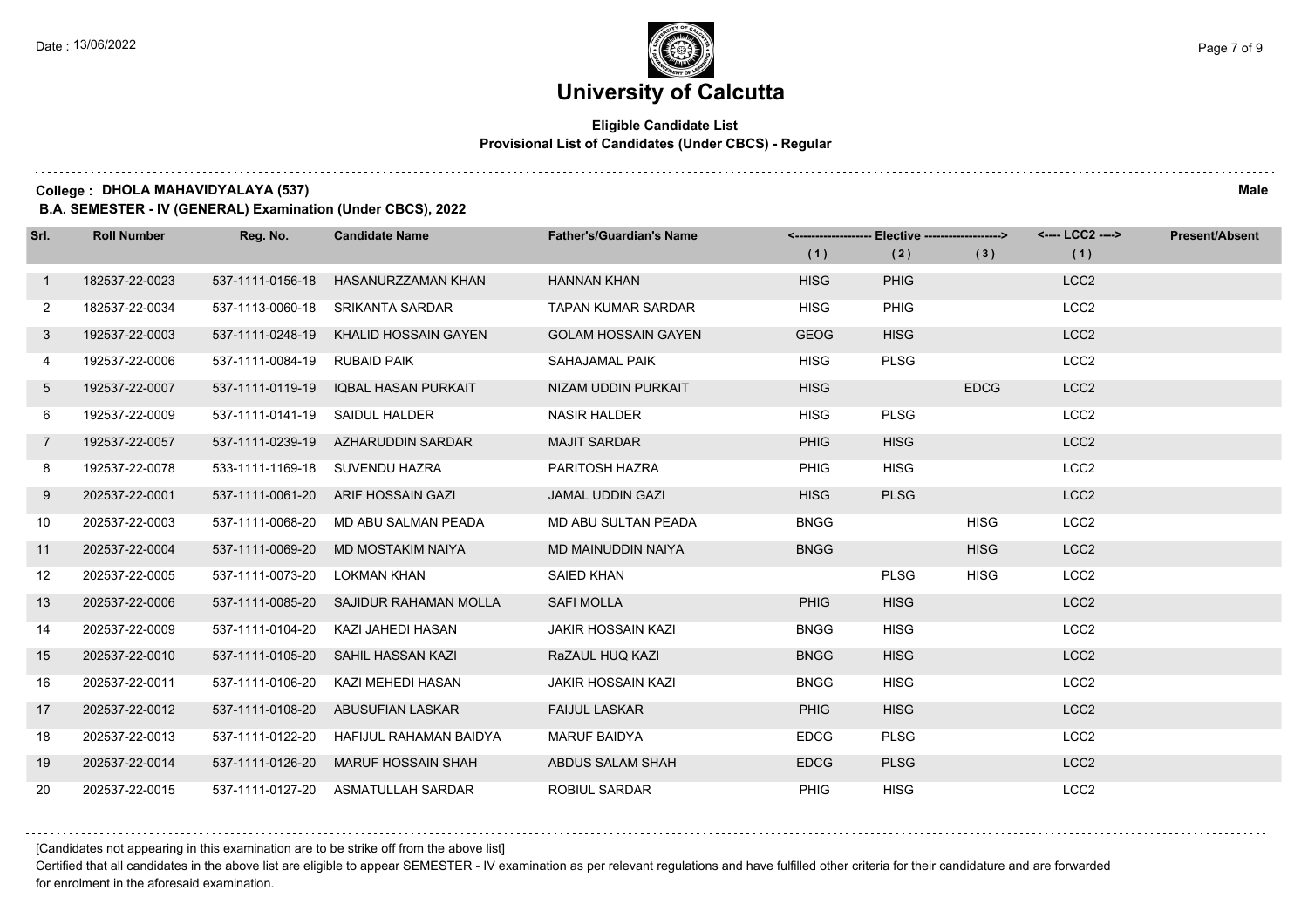### **Eligible Candidate List Provisional List of Candidates (Under CBCS) - Regular**

**College : DHOLA MAHAVIDYALAYA (537) Male**

**B.A. SEMESTER - IV (GENERAL) Examination (Under CBCS), 2022**

| Srl. | <b>Roll Number</b> | Reg. No.                      | <b>Candidate Name</b>                | <b>Father's/Guardian's Name</b> | (1)         | <-------------------- Elective ------------------><br>(2) | (3)         | <---- LCC2 ----><br>(1) | <b>Present/Absent</b> |
|------|--------------------|-------------------------------|--------------------------------------|---------------------------------|-------------|-----------------------------------------------------------|-------------|-------------------------|-----------------------|
| 21   | 202537-22-0016     | 537-1111-0128-20              | <b>HOSSAIN GHORAMI</b>               | ABDUL GAFFAR GHORAMI            |             | <b>HISG</b>                                               | <b>PHIG</b> | LCC <sub>2</sub>        |                       |
| 22   | 202537-22-0017     | 537-1111-0133-20              | <b>TOHSIN PURKAIT</b>                | LATE- ABDUS SALAM PURKAIT       |             | <b>HISG</b>                                               | <b>PLSG</b> | LCC <sub>2</sub>        |                       |
| 23   | 202537-22-0018     | 537-1111-0137-20              | JAMIR HOSSAIN MOLLA                  | <b>JAYNAL MOLLA</b>             | <b>BNGG</b> | <b>PLSG</b>                                               |             | LCC <sub>2</sub>        |                       |
| 24   | 202537-22-0020     | 537-1111-0143-20              | MD ABDUR RAHIM MOLLA                 | ABUL KHAYER MOLLA               | <b>PHIG</b> | <b>HISG</b>                                               |             | LCC <sub>2</sub>        |                       |
| 25   | 202537-22-0021     | 537-1111-0145-20              | SAKIL AHMED SEKH                     | ABBAS UDDIN SEKH                | <b>PHIG</b> | <b>HISG</b>                                               |             | LCC <sub>2</sub>        |                       |
| 26   | 202537-22-0024     | 537-1111-0160-20              | RAJIBUL ISLAM PURKAIT                | <b>REJAUL HAQUE PURKAIT</b>     | <b>BNGG</b> | <b>PLSG</b>                                               |             | LCC <sub>2</sub>        |                       |
| 27   | 202537-22-0026     | 537-1111-0163-20              | <b>MOJAHIDUL SHEKH</b>               | SAHIDULLA SHEKH                 | <b>PHIG</b> | <b>HISG</b>                                               |             | LCC <sub>2</sub>        |                       |
| 28   | 202537-22-0028     | 537-1111-0184-20              | SAMIM AHAMED HALDER                  | <b>SUBIDALI HALDER</b>          | <b>PHIG</b> | <b>HISG</b>                                               |             | LCC <sub>2</sub>        |                       |
| 29   | 202537-22-0029     | 537-1111-0185-20              | <b>MEHEBUB MOLLA</b>                 | SAHIDULLA MOLLA                 | <b>ENGG</b> | <b>PLSG</b>                                               |             | LCC <sub>2</sub>        |                       |
| 30   | 202537-22-0030     | 537-1111-0193-20              | YASHIN ALI PAIK                      | ANSAR ALI PAIK                  | <b>HISG</b> | <b>PLSG</b>                                               |             | LCC <sub>2</sub>        |                       |
| 31   | 202537-22-0032     |                               | 537-1111-0197-20 SIRAJ HOSSAIN NAIYA | <b>SAIFUL NAIYA</b>             | <b>HISG</b> | <b>PLSG</b>                                               |             | LCC <sub>2</sub>        |                       |
| 32   | 202537-22-0033     | 537-1111-0200-20 NASIM PAIK   |                                      | <b>MAFUL PAIK</b>               | <b>PHIG</b> | <b>HISG</b>                                               |             | LCC <sub>2</sub>        |                       |
| 33   | 202537-22-0034     | 537-1111-0207-20 ATIBUL GAYEN |                                      | <b>ASMATULLA GAYEN</b>          | <b>PHIG</b> | <b>HISG</b>                                               |             | LCC <sub>2</sub>        |                       |
| 34   | 202537-22-0036     | 537-1111-0211-20              | IMRAN MOLLA                          | <b>FARMAN MOLLA</b>             | <b>HISG</b> | <b>PLSG</b>                                               |             | LCC <sub>2</sub>        |                       |
| 35   | 202537-22-0037     | 537-1111-0212-20              | <b>RAKIB HOSSAIN KHAN</b>            | <b>NURUDDIN KHAN</b>            | <b>PHIG</b> | <b>HISG</b>                                               |             | LCC <sub>2</sub>        |                       |
| 36   | 202537-22-0038     | 537-1111-0213-20              | MD MIJAN UDDIN MOLLA                 | <b>MD MOIMUDDIN MOLLA</b>       | <b>PHIG</b> | <b>HISG</b>                                               |             | LCC <sub>2</sub>        |                       |
| 37   | 202537-22-0039     | 537-1111-0214-20              | RAKIBULLA MOLLA                      | <b>GIYAS UDDIN MOLLA</b>        | <b>HISG</b> | <b>PLSG</b>                                               |             | LCC <sub>2</sub>        |                       |
| 38   | 202537-22-0040     | 537-1111-0217-20              | SABIR AHMED LASKAR                   | <b>SELIM LASKAR</b>             | <b>BNGG</b> | <b>PLSG</b>                                               |             | LCC <sub>2</sub>        |                       |
| 39   | 202537-22-0041     | 537-1111-0222-20              | MOSTAKFIJUR LASKAR                   | RIYAJ UDDIN LASKAR              | <b>PHIG</b> | <b>HISG</b>                                               |             | LCC <sub>2</sub>        |                       |
| 40   | 202537-22-0042     | 537-1111-0225-20              | ABID HOSSAIN MIR                     | <b>RAFIK UDDIN MIR</b>          | <b>EDCG</b> | <b>PLSG</b>                                               |             | LCC <sub>2</sub>        |                       |

[Candidates not appearing in this examination are to be strike off from the above list]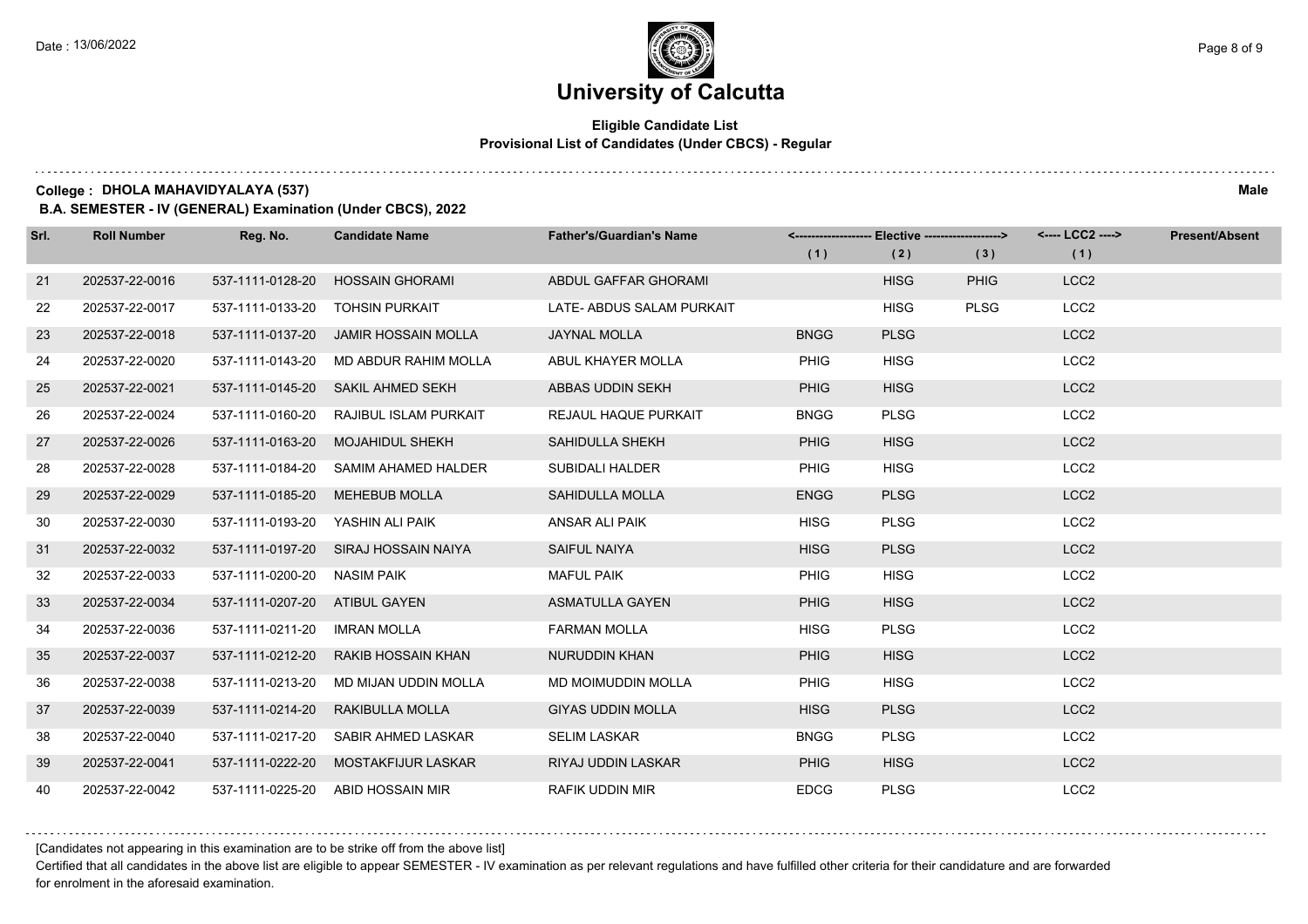### **Eligible Candidate List Provisional List of Candidates (Under CBCS) - Regular**

**College : DHOLA MAHAVIDYALAYA (537) Male**

**B.A. SEMESTER - IV (GENERAL) Examination (Under CBCS), 2022**

| Srl. | <b>Roll Number</b> | Reg. No.         | <b>Candidate Name</b> | <b>Father's/Guardian's Name</b> |             | <-------------------- Elective -------------------> |             | <---- LCC2 ----> | <b>Present/Absent</b> |
|------|--------------------|------------------|-----------------------|---------------------------------|-------------|-----------------------------------------------------|-------------|------------------|-----------------------|
|      |                    |                  |                       |                                 | (1)         | (2)                                                 | (3)         | (1)              |                       |
| 41   | 202537-22-0044     | 537-1112-0056-20 | <b>BIDYUT HALDER</b>  | <b>NETAI HALDER</b>             | <b>HISG</b> | <b>PLSG</b>                                         |             | LCC <sub>2</sub> |                       |
| 42   | 202537-22-0045     | 537-1112-0057-20 | SHUBHENDU HALDER      | <b>ASIT HALDER</b>              | <b>HISG</b> | <b>PLSG</b>                                         |             | LCC <sub>2</sub> |                       |
| 43   | 202537-22-0047     | 537-1112-0132-20 | <b>TIYAS SARDAR</b>   | <b>GORACHAND SARDAR</b>         | <b>HISG</b> | <b>PLSG</b>                                         |             | LCC <sub>2</sub> |                       |
| 44   | 202537-22-0048     | 537-1113-0151-20 | RAHUL SARDAR          | <b>ASHOK SARDAR</b>             | <b>EDCG</b> | <b>PLSG</b>                                         |             | LCC <sub>2</sub> |                       |
| 45   | 202537-22-0049     | 537-1114-0076-20 | SAHID IMAM GAZI       | <b>SAIDUL GAZI</b>              | <b>PHIG</b> | <b>HISG</b>                                         |             | LCC <sub>2</sub> |                       |
| 46   | 202537-22-0052     | 537-1114-0150-20 | AMMADULLA KHAN        | AJIMALI KHAN                    | <b>BNGG</b> | <b>HISG</b>                                         |             | LCC <sub>2</sub> |                       |
| 47   | 202537-22-0053     | 537-1115-0072-20 | ARIF HOSSAIN HALDER   | ASRAB UDDIN HALDER              | <b>HISG</b> | <b>PLSG</b>                                         |             | LCC <sub>2</sub> |                       |
| 48   | 202537-22-0054     | 537-1115-0075-20 | SAKIL AHMED HALDER    | LATE NURMOHAMMAD HALDER         | <b>PHIG</b> | <b>HISG</b>                                         |             | LCC <sub>2</sub> |                       |
| 49   | 202537-22-0056     | 537-1115-0110-20 | MD ALI HOSSAIN MOLLA  | SOFIYAR RAHAMAN MOLLA           | <b>BNGG</b> | <b>ARBG</b>                                         |             | LCC <sub>2</sub> |                       |
| 50   | 202537-22-0057     | 537-1115-0120-20 | MIJANUR RAHAMAN MOLLA | <b>GOLAM RASUL MOLLA</b>        | <b>EDCG</b> | <b>PLSG</b>                                         |             | LCC <sub>2</sub> |                       |
| 51   | 202537-22-0058     | 537-1115-0125-20 | ZAKWAN AHMED LASKAR   | <b>FARID UDDIN AHMED</b>        | <b>PHIG</b> | <b>HISG</b>                                         |             | LCC <sub>2</sub> |                       |
| 52   | 202537-22-0059     | 537-1115-0177-20 | RAMIJ RAJA HALDER     | RAMJAN ALI HALDER               | <b>PHIG</b> |                                                     | <b>EDCG</b> | LCC <sub>2</sub> |                       |
| 53   | 202537-22-0061     | 537-1115-0192-20 | MD SAMIM AHMED LASKAR | ALFAZ UDDIN LASKAR              |             | <b>PLSG</b>                                         | <b>EDCG</b> | LCC <sub>2</sub> |                       |
| 54   | 202537-22-0062     | 537-1115-0227-20 | REJUYAN MOLLA         | BANKIBULLA MOLLA                | <b>HISG</b> | <b>PLSG</b>                                         |             | LCC <sub>2</sub> |                       |
| 55   | 202537-22-0064     | 537-1112-0240-20 | <b>SHOVAN GAYEN</b>   | <b>MOHAN CHANDRA GAYEN</b>      |             | <b>PLSG</b>                                         | <b>EDCG</b> | LCC <sub>2</sub> |                       |
| 56   | 202537-22-0065     | 537-1115-0239-20 | ATAUR RAHAMAN JAMADER | <b>RAYHAN JAMADER</b>           |             | <b>HISG</b>                                         | <b>EDCG</b> | LCC <sub>2</sub> |                       |
| 57   | 202537-22-0066     | 537-1111-0243-20 | <b>ISMAIL KAZI</b>    | <b>KHYRUL KAZI</b>              | <b>PHIG</b> |                                                     | <b>EDCG</b> | LCC <sub>2</sub> |                       |

[Candidates not appearing in this examination are to be strike off from the above list]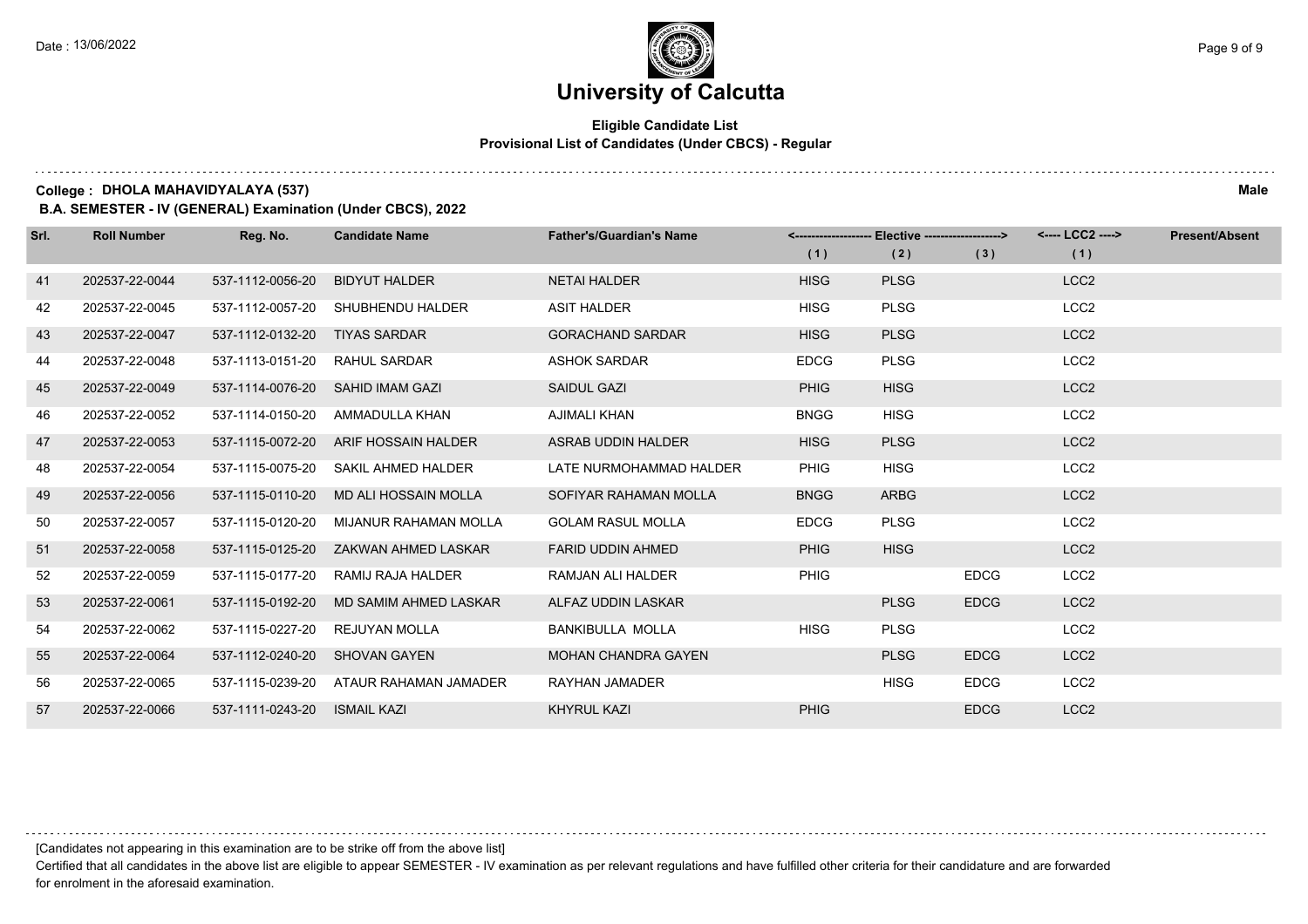$1.111$ 

# **University of Calcutta**

### **Eligible Candidate List Provisional List of Candidates (Under CBCS) - Regular**

**College : DHOLA MAHAVIDYALAYA (537) Female**

**B.A. SEMESTER - IV (HONOURS) Examination (Under CBCS), 2022**

| Srl.           | <b>Roll Number</b> | Reg. No.                  | <b>Candidate Name</b> | <b>Father's/Guardian's Name</b> | (1)         | <------------------- Elective -------------------><br>(2) | (3)         | <b>Present/Absent</b> |
|----------------|--------------------|---------------------------|-----------------------|---------------------------------|-------------|-----------------------------------------------------------|-------------|-----------------------|
| $\overline{1}$ | 182537-11-0014     | 537-1215-0005-18          | SAHABANU KHATUN       | <b>MD SAHAMEL SARDAR</b>        | <b>BNGA</b> |                                                           | <b>PLSG</b> |                       |
| $\mathbf{2}$   | 182537-11-0033     | 537-1211-0036-18          | TAJMINA KHATUN        | <b>MD ALAM SOFI MOLLA</b>       | <b>HISA</b> |                                                           | <b>EDCG</b> |                       |
| 3              | 182537-11-0034     | 537-1212-0011-18          | <b>BISAKHA HALDER</b> | <b>KHOKAN HALDER</b>            | <b>HISA</b> |                                                           | PHIG        |                       |
| 4              | 192537-11-0010     | 537-1212-0039-19          | SHUCHISMITA SARDAR    | <b>KRIPAMAY SARDAR</b>          | <b>BNGA</b> | <b>PHIG</b>                                               | <b>HISG</b> |                       |
| 5              | 192537-11-0011     | 537-1212-0066-19          | <b>RANU ROY</b>       | <b>TARUNATH ROY</b>             | <b>BNGA</b> |                                                           | <b>EDCG</b> |                       |
| 6              | 192537-11-0012     | 537-1212-0067-19          | ARPITA ROY            | <b>DINESH ROY</b>               | <b>BNGA</b> |                                                           | <b>EDCG</b> |                       |
| $7^{\circ}$    | 192537-11-0013     | 537-1212-0068-19 PUJA ROY |                       | <b>BIKASH ROY</b>               | <b>BNGA</b> |                                                           | <b>EDCG</b> |                       |
| 8              | 192537-11-0018     | 537-1215-0022-19          | KASHMIRA KHATUN       | <b>NURNABI JAMADER</b>          | <b>BNGA</b> |                                                           | <b>HISG</b> |                       |
| 9              | 192537-11-0029     | 537-1215-0074-19          | NAJMUNNISA KHATUN     | <b>GIASUDDIN MOLLA</b>          | <b>ENGA</b> | <b>BNGG</b>                                               | <b>PLSG</b> |                       |
| 10             | 202537-11-0001     | 537-1211-0004-20          | TOUSIFA SULTANA       | <b>BAKIBILLAH BHANGI</b>        | <b>GEOA</b> |                                                           | <b>BNGG</b> |                       |
| 11             | 202537-11-0003     | 537-1211-0012-20          | <b>ROMEO PARVIN</b>   | ABDUL HAI NEGABAN               | <b>BNGA</b> |                                                           | <b>PLSG</b> |                       |
| 12             | 202537-11-0004     | 537-1211-0014-20          | UMME JAMILA KHATUN    | MD ABDUS SAMAD KHAN             | <b>HISA</b> |                                                           | <b>PLSG</b> |                       |
| 13             | 202537-11-0005     | 537-1211-0015-20          | SUKTARA MOLLA         | <b>HARUN ALI MOLLA</b>          | <b>BNGA</b> |                                                           | <b>EDCG</b> |                       |
| 14             | 202537-11-0006     | 537-1211-0016-20          | OYASIMA NASRIN        | MD OBAIDUL HAQUE SHAH           | <b>BNGA</b> |                                                           | <b>PLSG</b> |                       |
| 15             | 202537-11-0011     | 537-1211-0023-20          | MST NASRIFA KHATUN    | MD NURUL HUDA MIR               | <b>GEOA</b> |                                                           | <b>BNGG</b> |                       |
| 16             | 202537-11-0013     | 537-1211-0026-20          | <b>LUTFA SEIKH</b>    | AYUB ALI SEIKH                  | <b>GEOA</b> |                                                           | <b>BNGG</b> |                       |
| 17             | 202537-11-0014     | 537-1211-0031-20          | TANIYA KHATUN         | <b>DIDAR BAKSH HALDER</b>       | <b>GEOA</b> |                                                           | <b>BNGG</b> |                       |
| 18             | 202537-11-0015     | 537-1211-0035-20          | <b>MONIRA KHATUN</b>  | <b>NAOFEL LASKAR</b>            | <b>HISA</b> |                                                           | <b>PLSG</b> |                       |
| 19             | 202537-11-0016     | 537-1211-0036-20          | AJMIRA KHATUN         | AMANULLAH GAZI                  | <b>HISA</b> |                                                           | <b>PLSG</b> |                       |
| 20             | 202537-11-0017     | 537-1211-0037-20          | AMINA KHATUN          | ALI HOSSAIN GAZI                | <b>HISA</b> |                                                           | <b>PLSG</b> |                       |

[Candidates not appearing in this examination are to be strike off from the above list]

Certified that all candidates in the above list are eligible to appear SEMESTER - IV examination as per relevant regulations and have fulfilled other criteria for their candidature and are forwarded for enrolment in the aforesaid examination.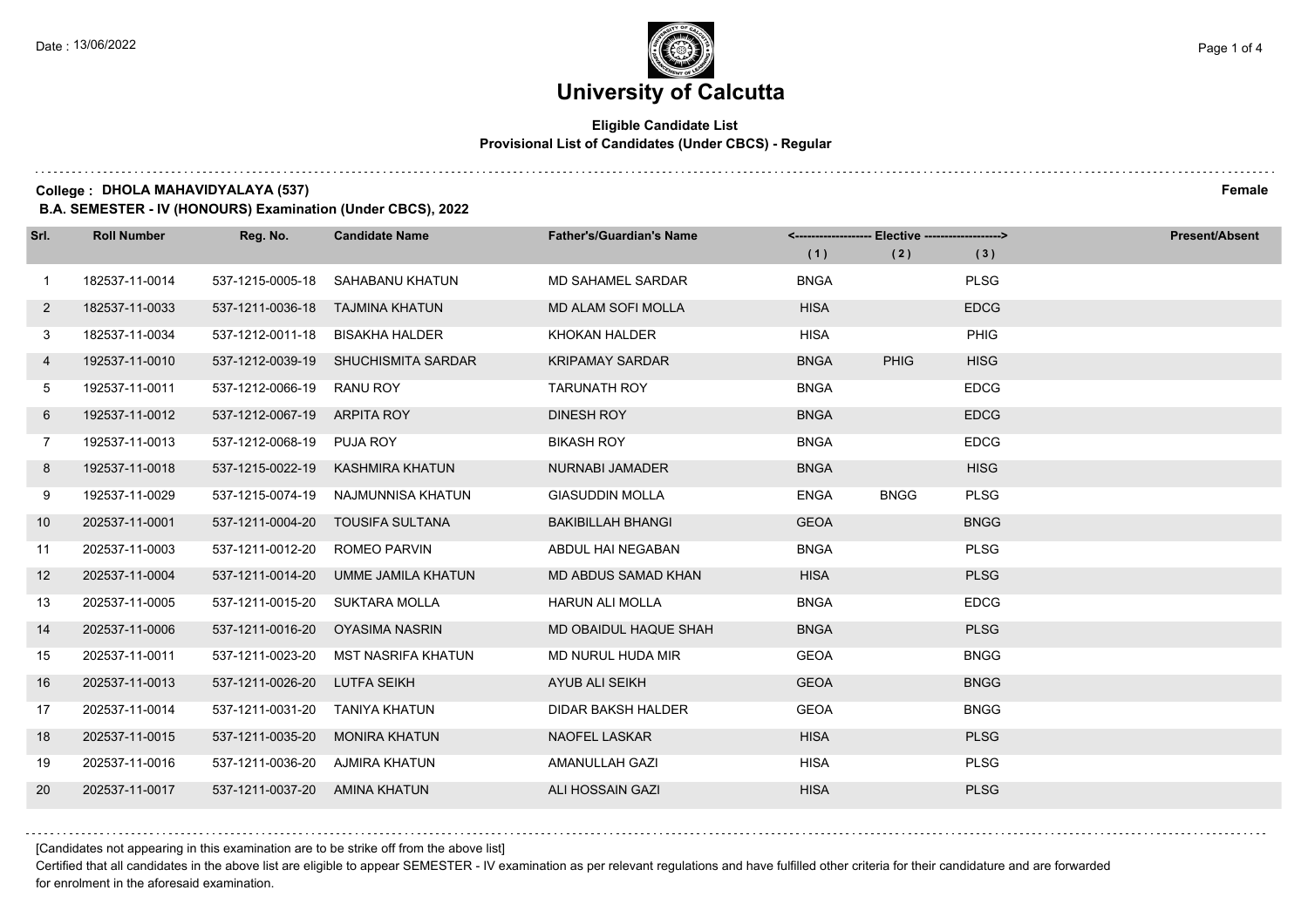### **Eligible Candidate List Provisional List of Candidates (Under CBCS) - Regular**

**College : DHOLA MAHAVIDYALAYA (537) Female**

**B.A. SEMESTER - IV (HONOURS) Examination (Under CBCS), 2022**

| Srl. | <b>Roll Number</b> | Reg. No.                       | <b>Candidate Name</b>   | <b>Father's/Guardian's Name</b> | <-------------------- Elective -------------------> |     |             | <b>Present/Absent</b> |
|------|--------------------|--------------------------------|-------------------------|---------------------------------|-----------------------------------------------------|-----|-------------|-----------------------|
|      |                    |                                |                         |                                 | (1)                                                 | (2) | (3)         |                       |
| 21   | 202537-11-0019     | 537-1211-0040-20               | MST AFIFA SULTANA       | AMIN UDDIN PURKAIT              | <b>BNGA</b>                                         |     | <b>PLSG</b> |                       |
| 22   | 202537-11-0020     | 537-1211-0041-20               | JIYASMIN KHATUN MOLLA   | <b>JALAL UDDIN MOLLA</b>        | <b>HISA</b>                                         |     | <b>PLSG</b> |                       |
| 23   | 202537-11-0021     | 537-1211-0042-20               | RUMANA KHATUN           | <b>RUKUNUDDIN SHAH</b>          | <b>HISA</b>                                         |     | <b>PLSG</b> |                       |
| 24   | 202537-11-0022     | 537-1211-0043-20               | <b>HAKIMA KHATUN</b>    | SUFIUDDIN BAIDYA                | <b>HISA</b>                                         |     | <b>BNGG</b> |                       |
| 25   | 202537-11-0023     | 537-1211-0045-20               | <b>ALIMON KHATUN</b>    | <b>ISRAFIL SAIKH</b>            | <b>BNGA</b>                                         |     | <b>EDCG</b> |                       |
| 26   | 202537-11-0024     | 537-1211-0046-20               | <b>JUHINA PARVIN</b>    | PIYAR ALI GAZI                  | <b>HISA</b>                                         |     | <b>PLSG</b> |                       |
| 27   | 202537-11-0025     | 537-1211-0047-20               | RABEYA SULTANA          | <b>SUJA UDDIN KHAN</b>          | <b>BNGA</b>                                         |     | <b>EDCG</b> |                       |
| 28   | 202537-11-0026     | 537-1211-0048-20               | PAYEL HALDAR            | <b>JAYDEB HALDAR</b>            | <b>BNGA</b>                                         |     | <b>HISG</b> |                       |
| 29   | 202537-11-0027     | 537-1211-0051-20               | <b>BILKIS KHATUN</b>    | <b>MAKTAHAR PAIK</b>            | <b>GEOA</b>                                         |     | <b>PLSG</b> |                       |
| 30   | 202537-11-0028     | 537-1211-0052-20               | <b>RUBINA KHATUN</b>    | <b>HANNAN HALDER</b>            | <b>GEOA</b>                                         |     | <b>PLSG</b> |                       |
| 31   | 202537-11-0030     | 537-1211-0221-20               | FARHANA HALDAR          | ABDUL SALAM HALDAR              | <b>BNGA</b>                                         |     | <b>EDCG</b> |                       |
| 32   | 202537-11-0032     | 537-1214-0002-20               | <b>MASKURA KHATUN</b>   | <b>MORCHHELIM KHAN</b>          | <b>BNGA</b>                                         |     | <b>HISG</b> |                       |
| 33   | 202537-11-0033     | 537-1214-0005-20               | RUMANA KHATUN PAIK      | SIDDIK RAHAMAN PAIK             | <b>HISA</b>                                         |     | <b>PLSG</b> |                       |
| 34   | 202537-11-0034     | 537-1214-0017-20               | APSANA KHATUN           | <b>MOKADDECHH KHAN</b>          | <b>HISA</b>                                         |     | <b>BNGG</b> |                       |
| 35   | 202537-11-0036     | 537-1214-0044-20               | <b>INDRANI PRAMANIK</b> | NISHIKANTA PRAMANIK             | <b>BNGA</b>                                         |     | <b>PLSG</b> |                       |
| 36   | 202537-11-0037     | 537-1215-0001-20               | NILUFA EASMIN           | ABDUL MANNAN MOLLA              | <b>HISA</b>                                         |     | <b>PLSG</b> |                       |
| 37   | 202537-11-0038     | 537-1215-0006-20               | KASHMIRA KHATUN KAYAL   | <b>MAINUDDIN KAYAL</b>          | <b>BNGA</b>                                         |     | <b>PLSG</b> |                       |
| 38   | 202537-11-0039     | 537-1215-0007-20               | <b>FARMUNA KHATUN</b>   | ABDUL FARAK HALDER              | <b>HISA</b>                                         |     | <b>PLSG</b> |                       |
| 39   | 202537-11-0042     | 537-1215-0013-20               | ROJIFA KHATUN           | SAHADOT HALDER                  | <b>BNGA</b>                                         |     | <b>EDCG</b> |                       |
| 40   | 202537-11-0044     | 537-1215-0024-20 AFSANA KHATUN |                         | <b>ALAUDDIN MOLLA</b>           | <b>ENGA</b>                                         |     | <b>HISG</b> |                       |

[Candidates not appearing in this examination are to be strike off from the above list]

Certified that all candidates in the above list are eligible to appear SEMESTER - IV examination as per relevant regulations and have fulfilled other criteria for their candidature and are forwarded for enrolment in the aforesaid examination.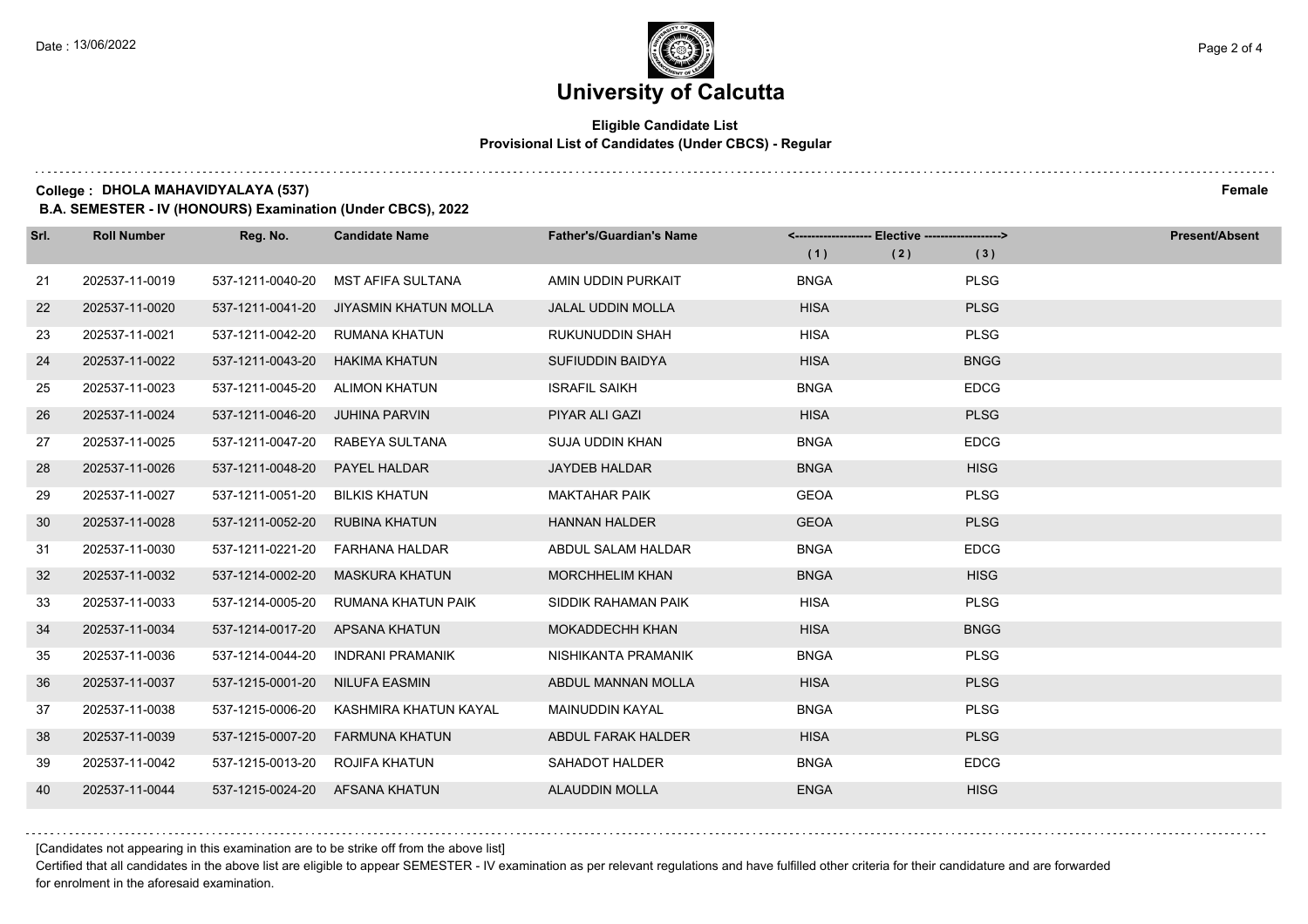### **Eligible Candidate List Provisional List of Candidates (Under CBCS) - Regular**

| College | DHOLA MAHAVIDYALAYA (537) | Female |
|---------|---------------------------|--------|
|---------|---------------------------|--------|

**B.A. SEMESTER - IV (HONOURS) Examination (Under CBCS), 2022**

| Srl. | <b>Roll Number</b> | Rea. No.         | <b>Candidate Name</b>          | <b>Father's/Guardian's Name</b> | <-------------------- Elective -------------------> |             |      | <b>Present/Absent</b> |
|------|--------------------|------------------|--------------------------------|---------------------------------|-----------------------------------------------------|-------------|------|-----------------------|
|      |                    |                  |                                |                                 | (1)                                                 | (2)         | (3)  |                       |
| 41   | 202537-11-0045     |                  | 537-1215-0038-20 SAMUDA KHATUN | KHAYRUL LASKAR                  | <b>BNGA</b>                                         |             | HISG |                       |
| 42   | 202537-11-0047     | 537-1214-0242-20 | RUBINA KHATUN                  | NURUDDIN JAMADAR                | <b>HISA</b>                                         | <b>PHIG</b> |      |                       |

[Candidates not appearing in this examination are to be strike off from the above list]